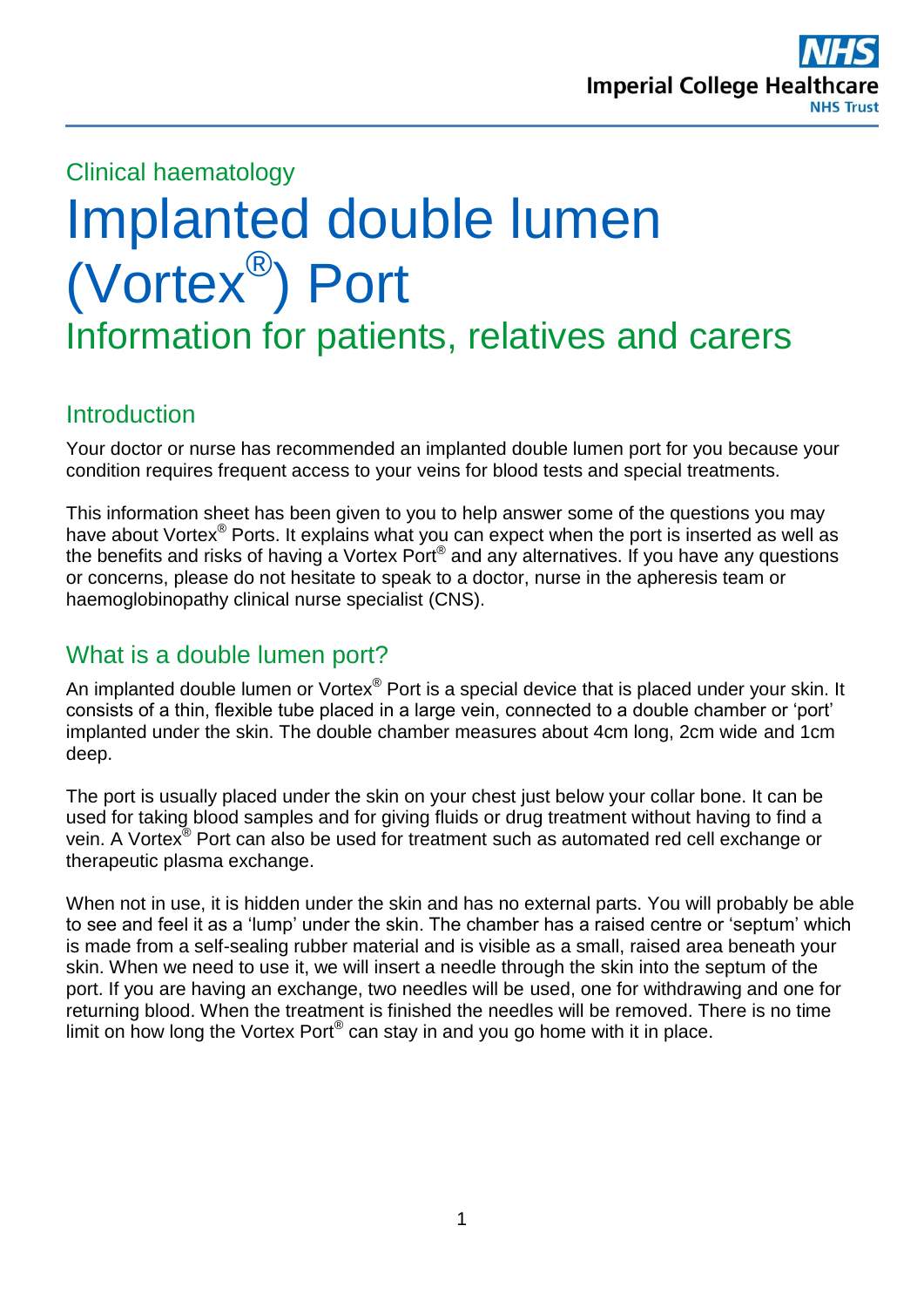## How is the port implanted?

The implanted port is placed during a brief surgical operation that is performed under local anaesthesia, by a special doctor called a radiologist. It may also be done under general anaesthesia. You need discuss this with your doctor or with one of the apheresis or vascular access nurses. You may be allowed to return home on the same day.

Putting in a Vortex® Port takes about forty-five minutes and is carried out in an operating theatre. X-rays will usually be taken during the procedure to check the Vortex® Port is in the correct place. You may also be attached to a heart monitor and fitted with an oxygen mask. Vortex® Ports are inserted under local anaesthetic but it may be possible to have an intravenous (through a vein) sedative as well.

# What do I need to do to prepare for my Vortex<sup>®</sup> Port appointment?

Your Vortex<sup>®</sup> Port insertion will usually be arranged by a haematologist or a haemoglobinopathy CNS. A member of the team will give you detailed information about the arrangements. If you decide to have an intravenous sedative you may be asked to attend a pre-assessment clinic before the actual day of the procedure. In all cases it is important that you do not have anything to eat or drink for five hours before the procedure. This is a simple safety precaution.

If you are taking any medication to thin your blood, you may need to stop this temporarily before your port insertion. Please discuss this with your haematology consultant and with the haemoglobinopathy CNS before your Vortex® Port insertion appointment.

A red cell exchange transfusion will usually be arranged a few days before the insertion using your arm veins or a femoral line (a line put into a vein in your groin) and the new Vortex® Port cannot be used for the first four weeks after it is inserted.

## What happens after the procedure?

If you are an inpatient we will take you back to the ward after the procedure. If you are an outpatient you will usually be able to go home on the same day providing there are no complications. You should arrange for a friend or relative to accompany you home. If you live alone we advise that you ask someone to stay with you overnight.

After the procedure you may have some bruising and be a little sore for a few days because the line has been implanted under the skin. You can take a mild painkiller such as paracetamol for this. Once the bruising has settled down the port should be painless, though you may feel some brief discomfort each time the port is used as the needle is inserted through the skin.

We advise patients to wait four weeks before the Vortex® Port is used for a red cell exchange. This will allow any swelling to settle. If you need an exchange sooner than this we will usually suggest using your arm or femoral veins.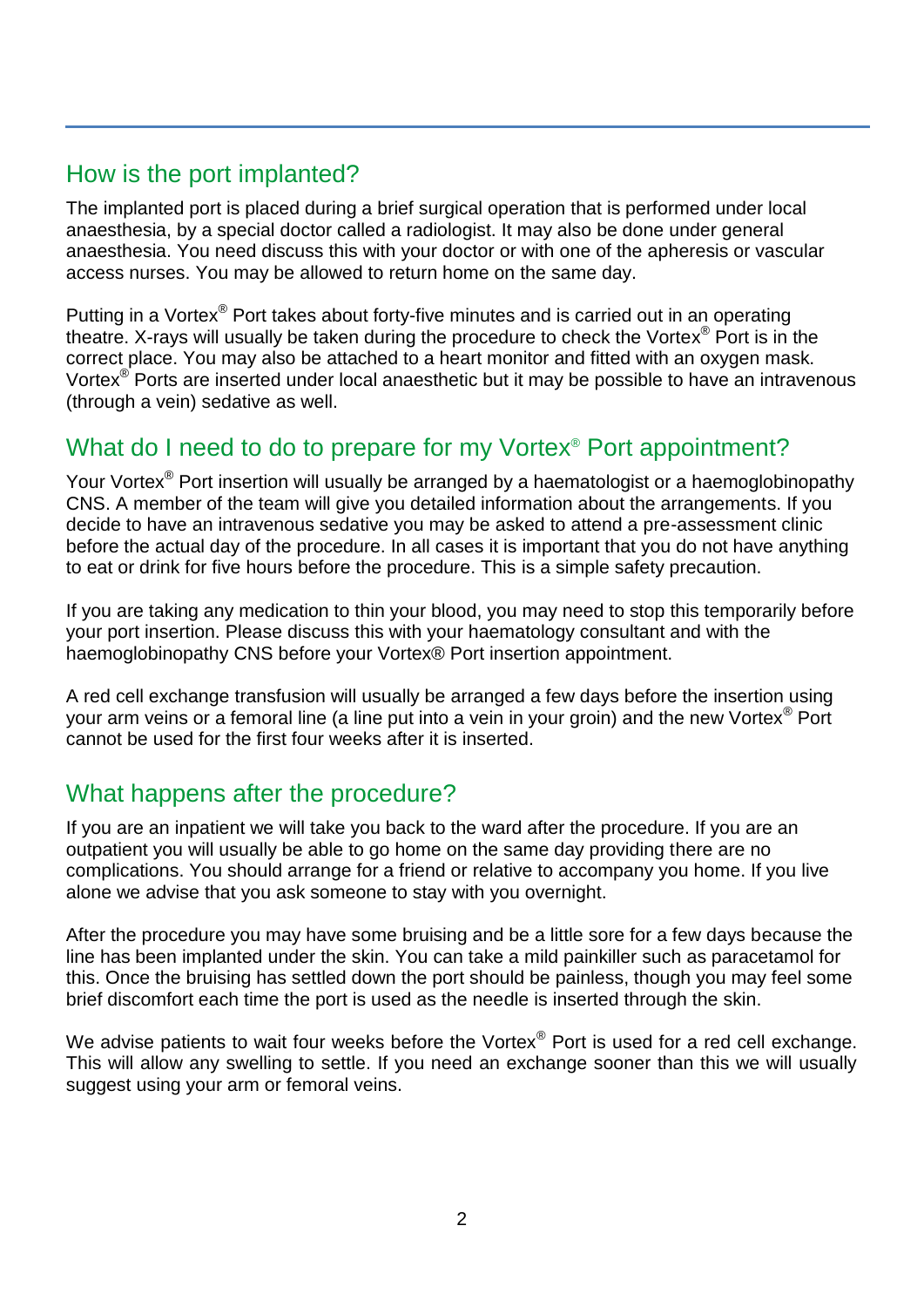# How does the port work?

To minimise the risk of Vortex $\mathscr P$  Port infection we advise that, as far as possible, this device should be used only for exchange transfusions and should not be used for routine administration of fluids and other medications for which alternative IV access should be used.

When the port is accessed, a special needle (called a Huber needle) is inserted through the skin to the septum of the port. For most patients there is only a mild pricking sensation felt during needle insertion. Some may need a topical numbing cream or a local anaesthetic injection before inserting this special needle. This needle is removed before you are sent home.



**Image used with kind permission from Macmillan Cancer Support**

# Are there any risks associated with having a Vortex® Port?

**Risks during insertion:** Most Vortex® Port insertions go smoothly. Serious complications are extremely rare and can be discussed with you in more detail by the doctor who will be inserting your port.

**Infection:** Some patients develop an infection because of their Vortex® Port. When infections happen they are usually treated with antibiotics and in some cases the port may need to be removed. Symptoms of infection include a high temperature, feeling shivery and redness or swelling around the port. You should let the hospital know straight away if you notice any of these symptoms.

**Thrombosis (blood clot):** Having a Vortex<sup>®</sup> Port can cause you to develop a thrombosis (blood clot) in the vein. Signs of a blood clot include swelling and pain in the shoulder, neck or arm, or veins that stand out on the neck or chest on the same side as the port. If you develop any of these symptoms, you should let us know straight away. If you develop a clot, we will usually give you medication to dissolve it. The port does not always need to be removed.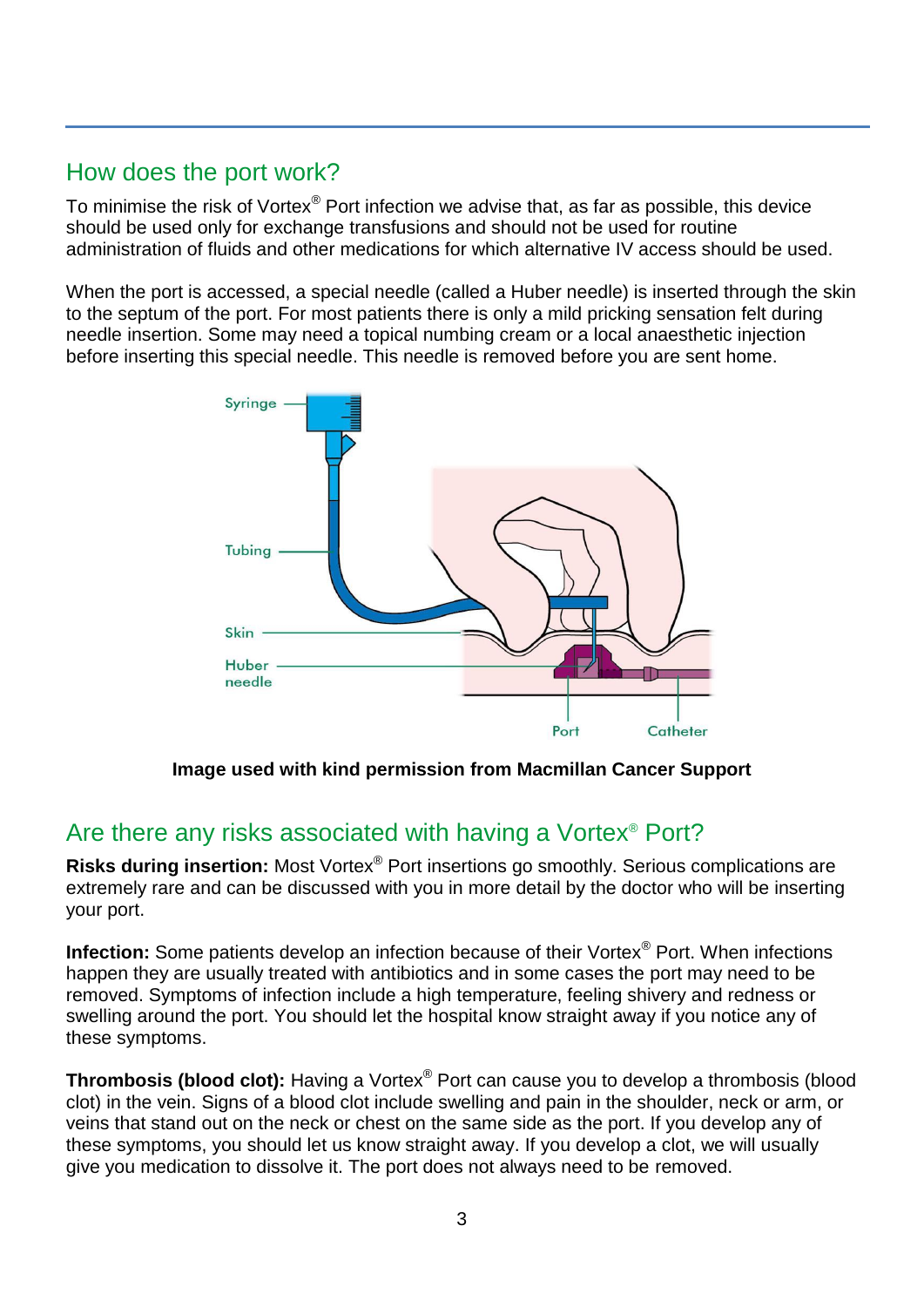**Malfunction:** In a small number of cases the Vortex® Port does not work properly. This is usually due to the Vortex® Port being wrongly positioned or becoming dislodged beneath the skin. If this happens the port will need to be removed and replaced.

**Blockage:** Vortex® Ports can sometimes become blocked. We can usually unblock them by using a special flushing solution. Occasionally this fails and we will need to remove the Vortex® Port and replace it with another.

**Scarring:** Most patients will find they have a scar about 2cm long just to the side of the port. There will also be a small scar just above your collar bone. Some people are prone to more pronounced scarring called keloid scarring. It can happen to anybody but is particularly common in people with dark skin such as those who are African, African-Caribbean, Mediterranean and South Indian. If this is a problem that applies to you, it is likely that you will already be aware of it. Please discuss this with the doctor inserting the line. It may be possible to position the port so that the scars are less visible.

# Caring for your port

During the first few days after your port is inserted, it's important to avoid any heavy exertion (physical exercise, heavy lifting, etc.). You will have two small dressings; one on the side of your neck and one next to the port. These and any stitches should be removed seven to ten days after your port is inserted. Until this time you should keep the dressings in place. If you have transparent dressings you can shower or bath normally. Other types of dressings should be kept dry.

After the stitches are removed you will not need a dressing and can return to your normal activities including bathing and showering, etc. After each treatment, and every four weeks if the port is not used often, the port and catheter are flushed to stop them getting blocked. This flushing will happen in hospital and will be carried out by a specially trained nurse.

## What to look out for at home

Contact the renal and haematology triage unit (RHTU) immediately on 020 3313 1255 if you experience any of the following:

- feeling unwell
- excessive pain at the port insertion site
- a rise in body temperature
- chills
- swelling in your neck or near the port site
- breathing difficulties (fever)